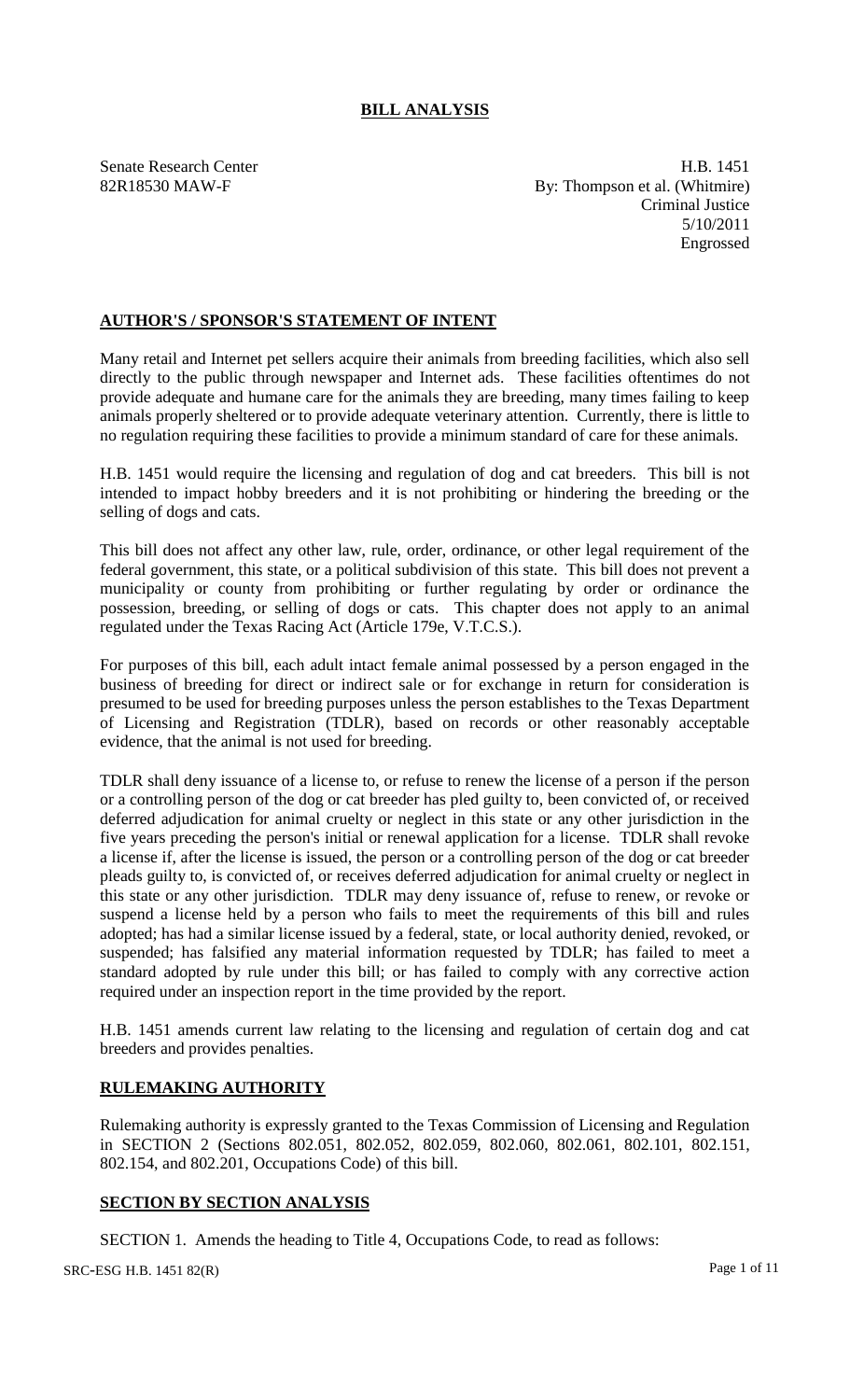### TITLE 4. PROFESSIONS RELATED TO ANIMALS

SECTION 2. Amends Title 4, Occupations Code, by adding Chapter 802, as follows:

#### CHAPTER 802. DOG OR CAT BREEDERS

#### SUBCHAPTER A. GENERAL PROVISIONS

Sec. 802.001. SHORT TITLE. Provides that this chapter may be cited as the Dog or Cat Breeders Act.

Sec. 802.002. DEFINITIONS. Defines, in this chapter, "adult animal," "animal," "cat," "commission," "controlling person," "department," "dog," "dog or cat breeder," "facility," "federal regulations," "intact female animal," "kitten," "licensed breeder," "possess," "primary enclosure," "puppy," "third-party inspector," and "veterinarian."

Sec. 802.003. APPLICABILITY OF CHAPTER. (a) Provides that this chapter does not affect the applicability of any other law, rule, order, ordinance, or other legal requirement of the federal government, this state, or a political subdivision of this state.

(b) Provides that this chapter does not prevent a municipality or county from prohibiting or further regulating by order or ordinance the possession, breeding, or selling of dogs or cats.

(c) Provides that this chapter does not apply to an animal regulated under the Texas Racing Act (Article 179e, V.T.C.S.).

Sec. 802.004. PRESUMPTION OF USE FOR BREEDING. Provides that, for purposes of this chapter, each adult intact female animal possessed by a person engaged in the business of breeding animals for direct or indirect sale or for exchange in return for consideration is presumed to be used for breeding purposes unless the person establishes to the satisfaction of the Texas Department of Licensing and Registration (TDLR), based on the person's breeding records or other evidence reasonably acceptable to TDLR, that the animal is not used for breeding.

[Reserves Sections 802.005-802.050 for expansion.]

## SUBCHAPTER B. POWERS AND DUTIES OF COMMISSION AND DEPARTMENT

Sec. 802.051. GENERAL POWERS AND DUTIES; RULES. (a) Requires TDLR to administer and enforce this chapter.

(b) Requires the Texas Commission of Licensing and Regulation (TCLR) to adopt rules necessary to administer and enforce this chapter.

Sec. 802.052. FEES. Requires TCLR by rule to establish reasonable and necessary fees in amounts sufficient to cover the costs of administering and enforcing this chapter. Authorizes TCLR, in setting the fee for inspecting or licensing a facility, to consider the number of adult intact female animals used for breeding at the facility.

Sec. 802.053. PERSONNEL. Authorizes TDLR to employ personnel necessary to carry out the functions and duties of TDLR under this chapter.

Sec. 802.054. EXPENSES. Authorizes TDLR to authorize disbursements necessary to implement this chapter, including disbursements for office expenses, equipment costs, and other necessary facilities.

Sec. 802.055. CRIMINAL BACKGROUND CHECKS. Requires TDLR to conduct a criminal background check on each applicant who submits an application for a license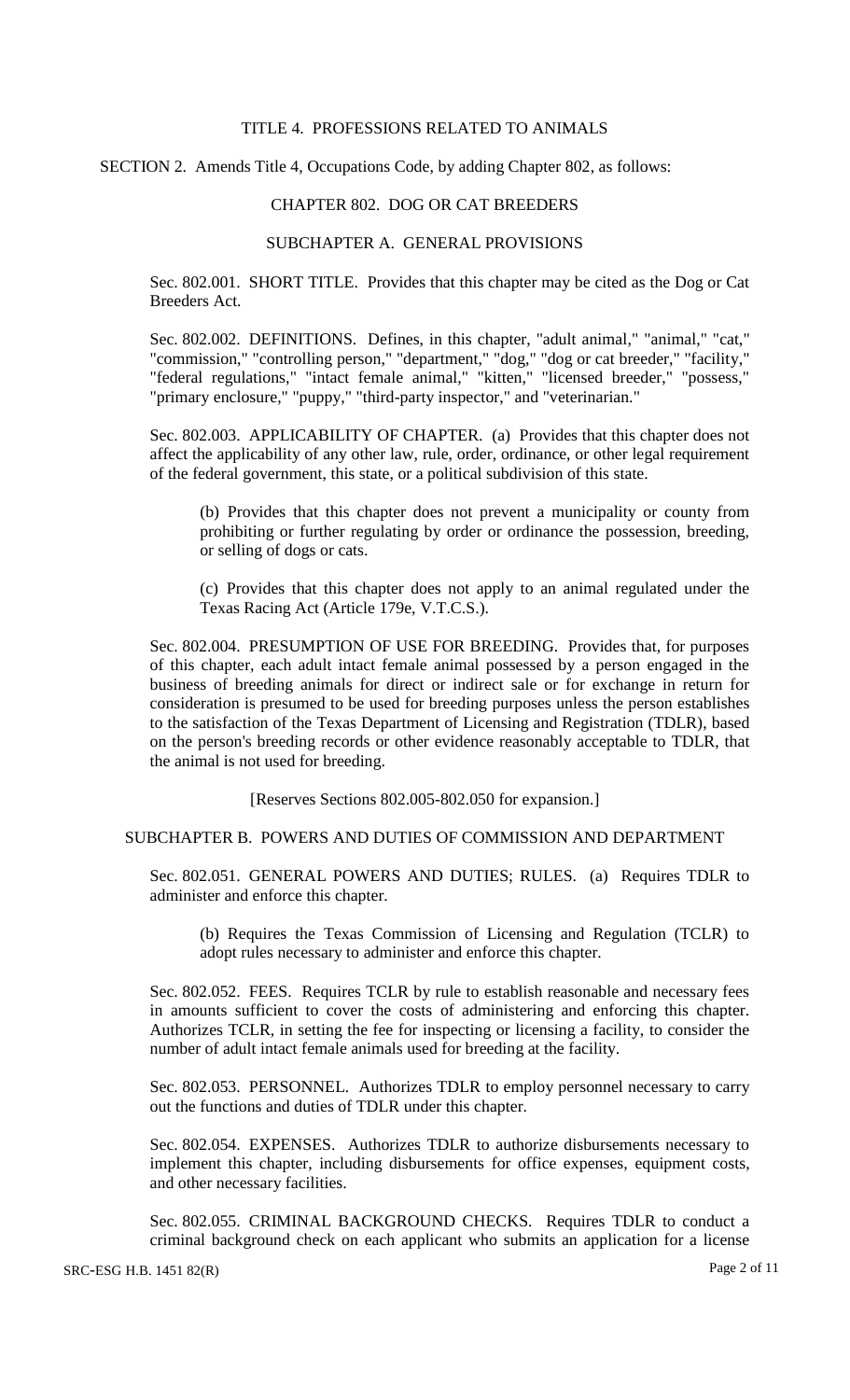under this chapter and on any controlling person of the applicant. Authorizes TDLR to, as permitted by law:

(1) examine any criminal conviction, guilty plea, or deferred adjudication of the applicant or controlling person; and

(2) obtain any criminal history or record of the applicant or controlling person.

Sec. 802.056. DIRECTORY. (a) Requires TDLR to maintain a directory of licensed breeders and of third-party inspectors registered under this chapter.

(b) Requires TDLR to make the directory available to the public.

Sec. 802.057. DISCIPLINARY DATABASE. (a) Requires TDLR to maintain a database of dog or cat breeders who have been subject to disciplinary action as provided by Subchapter F.

(b) Requires TDLR to make the information maintained in the database available to the public.

Sec. 802.058. CONSUMER INTEREST INFORMATION. (a) Requires TDLR to prepare information of consumer interest describing:

- (1) the functions performed by TDLR under this chapter; and
- (2) the rights of a consumer affected by this chapter.

(b) Requires that the information describe the procedure by which a consumer complaint is filed with and resolved by TDLR.

(c) Requires TDLR to make the information available to the public.

Sec. 802.059. DOG OR CAT BREEDER TRAINING AND ENFORCEMENT ACCOUNT. (a) Provides that the dog or cat breeder training and enforcement account is an account in the general revenue fund. Requires that administrative penalties collected under Subchapter F be deposited to the credit of the account.

(b) Authorizes funds in the account to be appropriated only to TDLR for:

(1) promoting consumer awareness of this chapter and rules adopted under this chapter;

(2) supporting educational seminars, training activities, or other projects designed to benefit TDLR's ability to administer this chapter;

(3) paying for information resulting in disciplinary action under Subchapter F against a person for acting as a dog or cat breeder without holding a license issued under this chapter; and

(4) taking any other action to improve TDLR's ability to investigate violations of and enforce this chapter.

(c) Authorizes TCLR by rule to provide for a system to pay for information described by Subsection (b)(3). Requires that rules adopted under this subsection ensure that a public purpose is accomplished through the use of the payment system.

(d) Authorizes TDLR to solicit and accept gifts, grants, and other donations from any source for deposit into the account.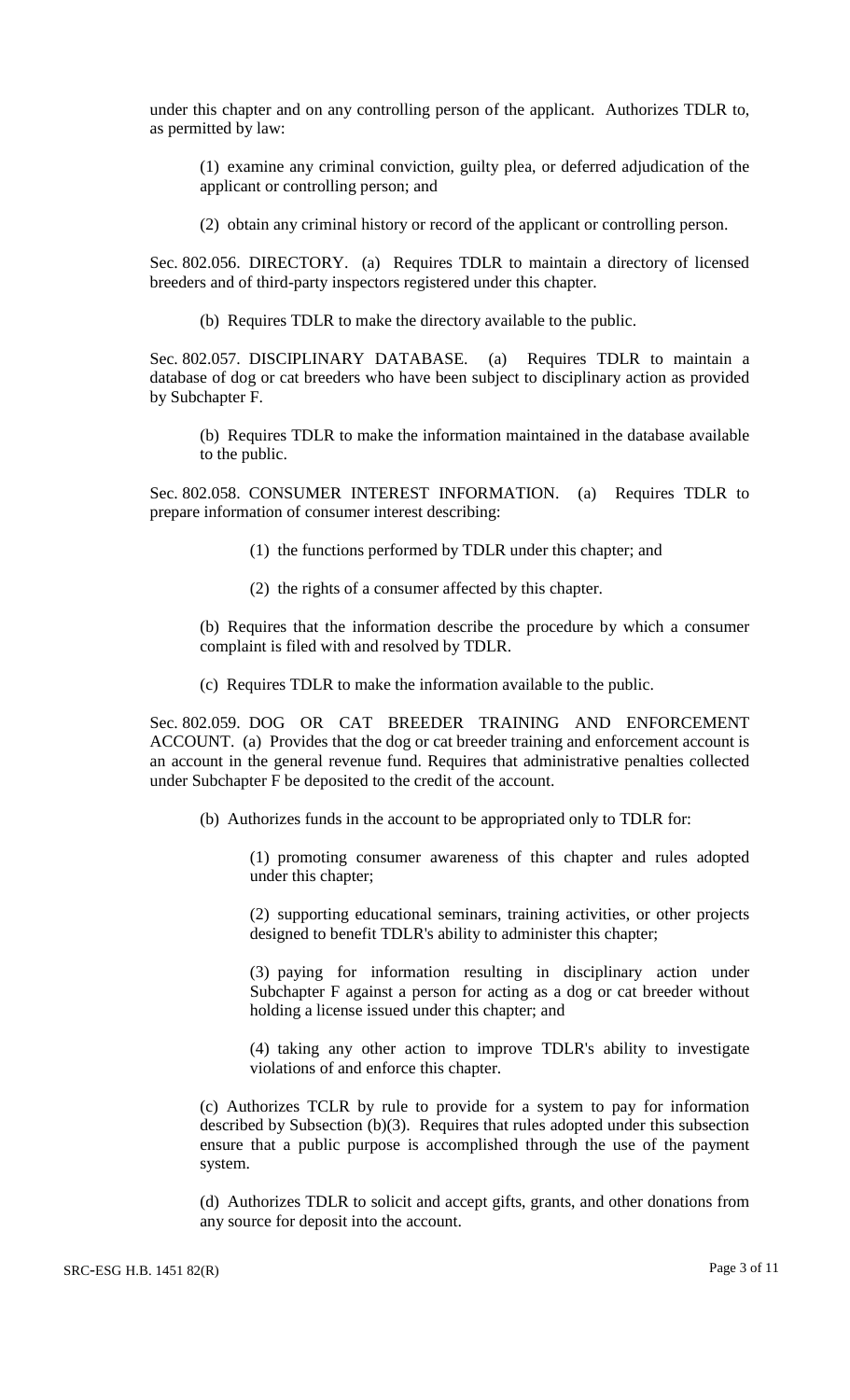(e) Exempts the account from the application of Section 403.095 (Use of Dedicated Revenue), Government Code.

Sec. 802.060. REGULATION OF THIRD-PARTY INSPECTORS. Requires TCLR by rule to establish:

(1) training requirements for a third-party inspector;

(2) registration procedures for a third-party inspector; and

(3) policies governing the acts of a third-party inspector in conducting an inspection or investigation.

Sec. 802.061. REGISTRATION OF CERTAIN EMPLOYEES OF LICENSED BREEDERS. Authorizes TCLR by rule to establish registration procedures for any person whose duties and responsibilities include the handling of or caring for an animal in a licensed breeder's facility.

Sec. 802.062. CONTRACTS FOR ENFORCEMENT. Authorizes TDLR to contract with a third-party inspector to enforce or assist in the enforcement of this chapter and rules adopted under this chapter, including the performance of inspections and investigations required under this chapter.

Sec. 802.063. INSPECTIONS. (a) Requires TDLR to inspect each facility of a licensed breeder at least once in every 18-month period and at other times as necessary to ensure compliance with this chapter and rules adopted under this chapter.

(b) Requires that the inspection be conducted during the facility's normal business hours, and authorizes the licensed breeder or a representative of the licensed breeder to be present during the inspection.

(c) Prohibits TDLR or third-party inspector from providing advance notice to the licensed breeder or a representative of the licensed breeder before arriving at the facility. Requires the licensed breeder or its representative, on request of an inspector, to assist the inspector in performing the inspection.

(d) Prohibits an inspector, in conducting an inspection under this section, from entering or accessing any portion of a private residence of a licensed breeder except as necessary to access animals, documents, records, or other property relevant to the inspection.

(e) Requires the inspector to submit an inspection report to TDLR not later than the 10th day after the date of the inspection on a form prescribed by TDLR and provide a copy of the report to the licensed breeder or its representative.

Sec. 802.064. INVESTIGATIONS. Requires TDLR or a third-party inspector designated by TDLR, on receipt of a complaint alleging a violation of this chapter or a rule adopted under this chapter, to investigate the alleged violation.

Sec. 802.065. REPORTING ANIMAL CRUELTY. Requires a person conducting an inspection under Section 802.063 or 802.103 or an investigation under Section 802.064 to notify the appropriate local law enforcement agency not later than 24 hours after discovering evidence of animal cruelty or neglect during the inspection or investigation.

Sec. 802.066. ADVISORY COMMITTEE. (a) Requires TCLR to establish an advisory committee to advise TCLR and make recommendations on matters related to the administration and enforcement of this chapter, including licensing fees and standards adopted under Subchapter E.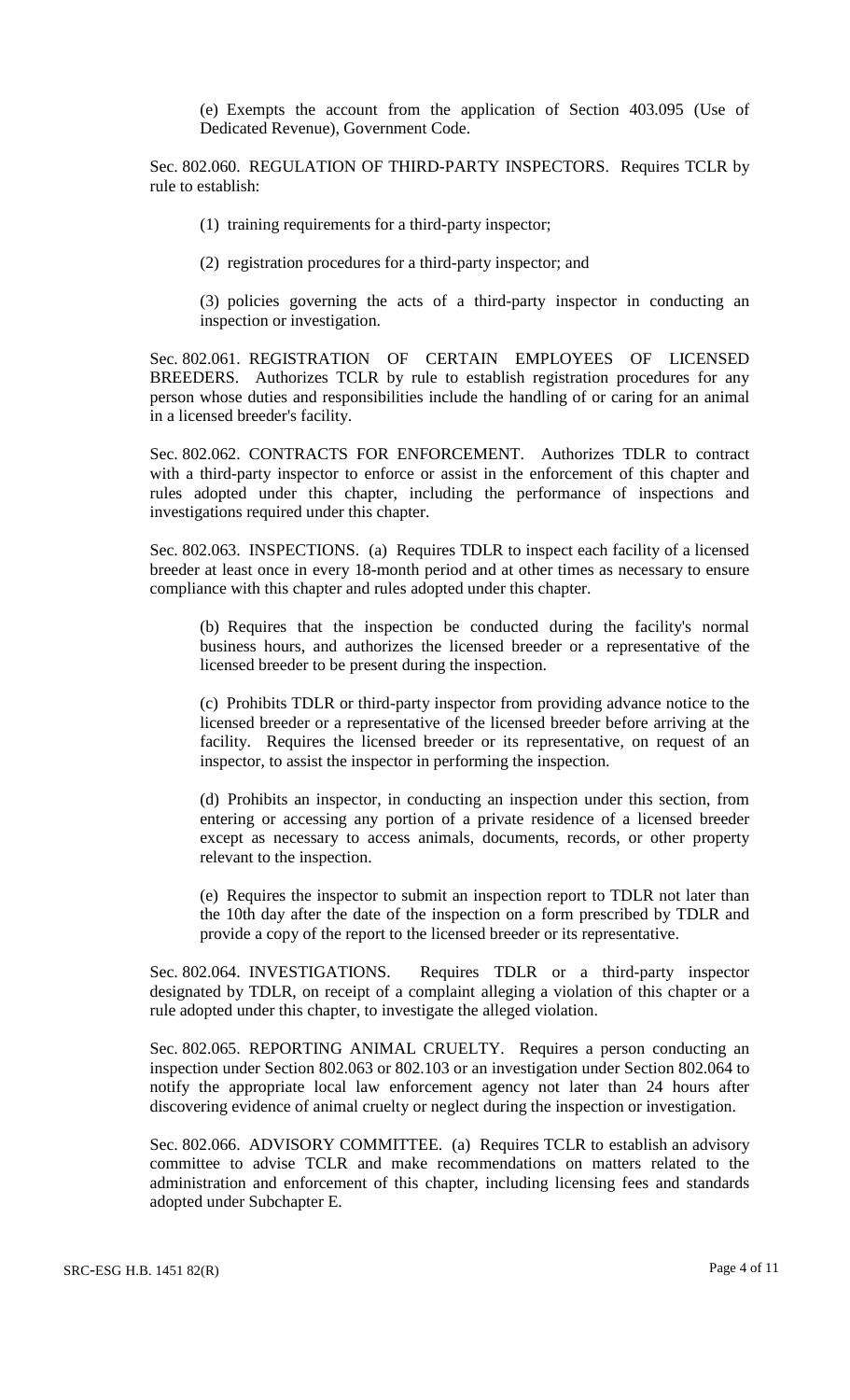(b) Provides that the advisory committee consists of nine members appointed by the presiding officer of TCLR with the approval of TCLR as follows:

- (1) two members who are licensed breeders;
- (2) two members who are veterinarians;
- (3) two members who represent animal welfare organizations;
- (4) two members who represent the public; and

(5) one member who is an animal control officer as defined in Section 829.001 (Definitions), Health and Safety Code.

(c) Provides that members of the advisory committee serve staggered four-year terms. Provides that the terms of four or five members expire on February 1 of each odd-numbered year. Requires the presiding officer of TCLR, with the approval of TCLR, if a vacancy occurs during a member's term, to appoint a replacement member to serve for the remainder of the unexpired term.

(d) Requires the presiding officer of TCLR to designate one member of the advisory committee to serve as presiding officer of the advisory committee for a two-year term. Authorizes a member to serve more than one term as presiding officer.

(e) Requires the advisory committee to meet annually and at the call of the presiding officer of the advisory committee, the presiding officer of TCLR, or the executive director of TDLR.

(f) Prohibits a person from being a member of the advisory committee, except for the members described by Subsection  $(b)(1)$ , if the person or a member of the person's household:

(1) is required to be licensed under this chapter;

(2) is an officer, employee, or paid consultant of an entity required to be licensed under this chapter;

(3) owns or controls, either directly or indirectly, more than a 10 percent interest in an entity required to be licensed under this chapter; or

(4) is required to register as a lobbyist under Chapter 305 (Registration of Lobbyists), Government Code, because of the person's activities for compensation on behalf of an entity required to be licensed under this chapter.

(g) Authorizes the presiding officer of TCLR to remove from the advisory committee a member who is ineligible for membership under Subsection (f).

(h) Prohibits a member from receiving compensation for service on the advisory committee. Authorizes a committee member to receive reimbursement for the actual and necessary expenses incurred while performing advisory committee duties, subject to TDLR's budget and any limitation provided by the General Appropriations Act.

(i) Provides that a decision of the advisory committee is effective only on a majority vote of the members present.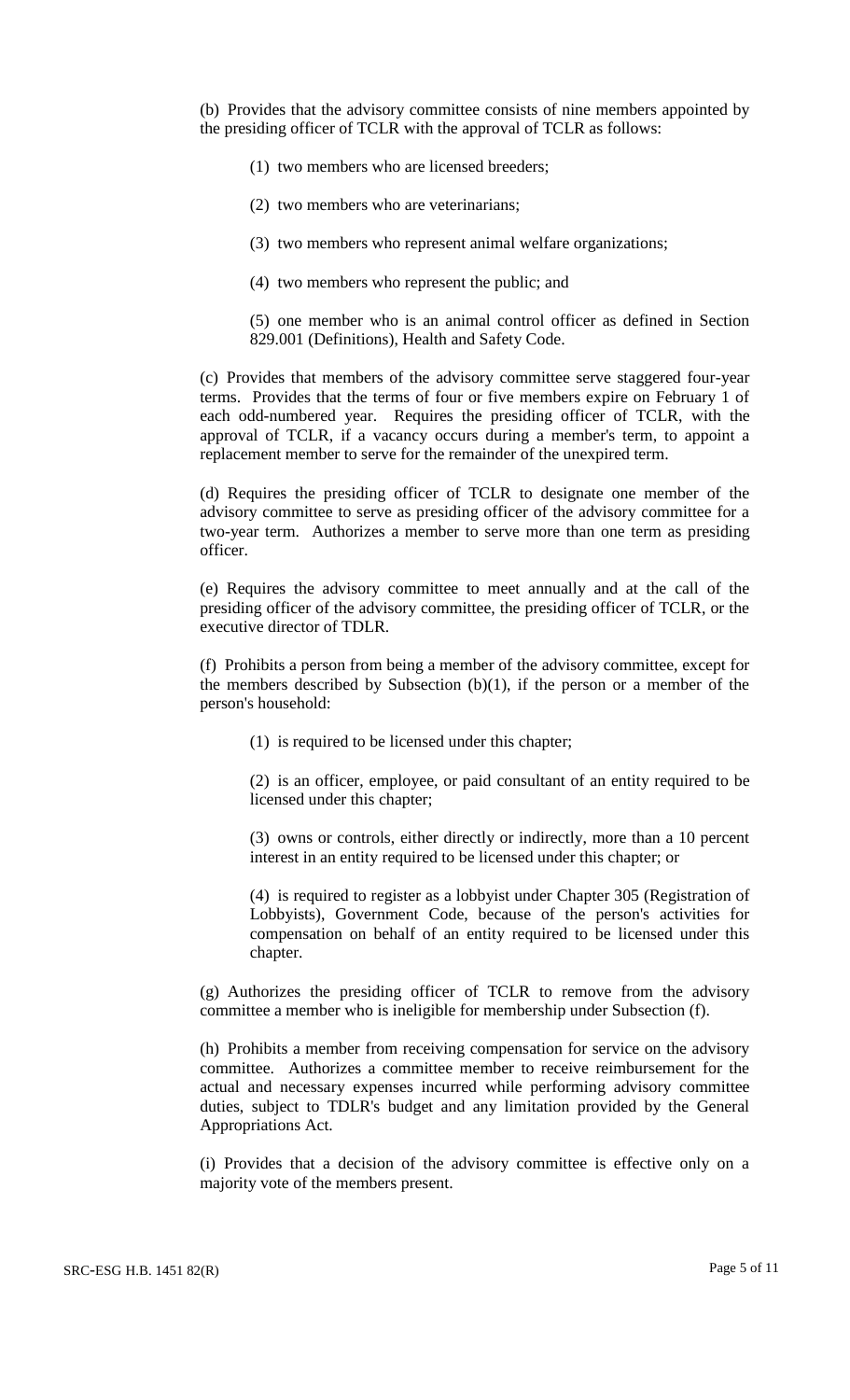(j) Provides that Chapter 2110 (State Agency Advisory Committees), Government Code, does not apply to the size, composition, or duration of the advisory committee or to the appointment of the committee's presiding officer.

[Reserves Sections 802.067-802.100 for expansion.]

#### SUBCHAPTER C. LICENSING OF DOG OR CAT BREEDERS

Sec. 802.101. LICENSE REQUIRED. (a) Prohibits a person from acting as, offering to act as, or representing that the person is a dog or cat breeder in this state unless the person holds a license under this chapter for each facility that the person owns or operates in this state. Authorizes a license for a single facility to cover more than one building on the same premises.

(b) Authorizes TCLR by rule to establish requirements for issuance or renewal of a license issued to a dog or cat breeder under this chapter.

Sec. 802.102. APPLICATION. Requires an applicant for a license under this chapter to:

(1) submit to TDLR a completed application on a form prescribed by TDLR;

(2) submit to TDLR the information regarding the applicant's facilities and operations requested by TDLR;

(3) demonstrate that the applicant has satisfied the requirements of this chapter and rules adopted under this chapter; and

(4) pay to TDLR the required fee.

Sec. 802.103. PRELICENSE INSPECTION. (a) Requires TDLR to inspect a facility before a license is issued for the facility, except as provided by Subsection (e).

(b) Prohibits TDLR from issuing a license to a dog or cat breeder until TDLR receives a prelicense inspection report from the inspector in a format approved by TDLR certifying that the facility meets the requirements of this chapter and rules adopted under this chapter.

(c) Requires each applicant to pay to TDLR the required inspection fee to be used to pay third-party inspectors and the reasonable expenses of TDLR related to its licensing and inspection duties under this chapter before the prelicense inspection may be conducted.

(d) Authorizes an applicant whose facility does not meet the requirements of this chapter and rules adopted under this chapter as revealed by a prelicense inspection to, after correcting deficiencies noted in the inspection report, request another prelicense inspection by paying the required fee to TDLR.

(e) Prohibits TDLR from requiring a prelicense inspection of a facility for an applicant who:

(1) holds a current Class A animal dealers license issued under the Animal Welfare Act (7 U.S.C. Section 2131 et seq.); and

(2) submits to TDLR:

(A) a copy of the license; and

(B) on a form prescribed by TDLR, a statement certifying that the facility meets the requirements of this chapter and rules adopted under this chapter.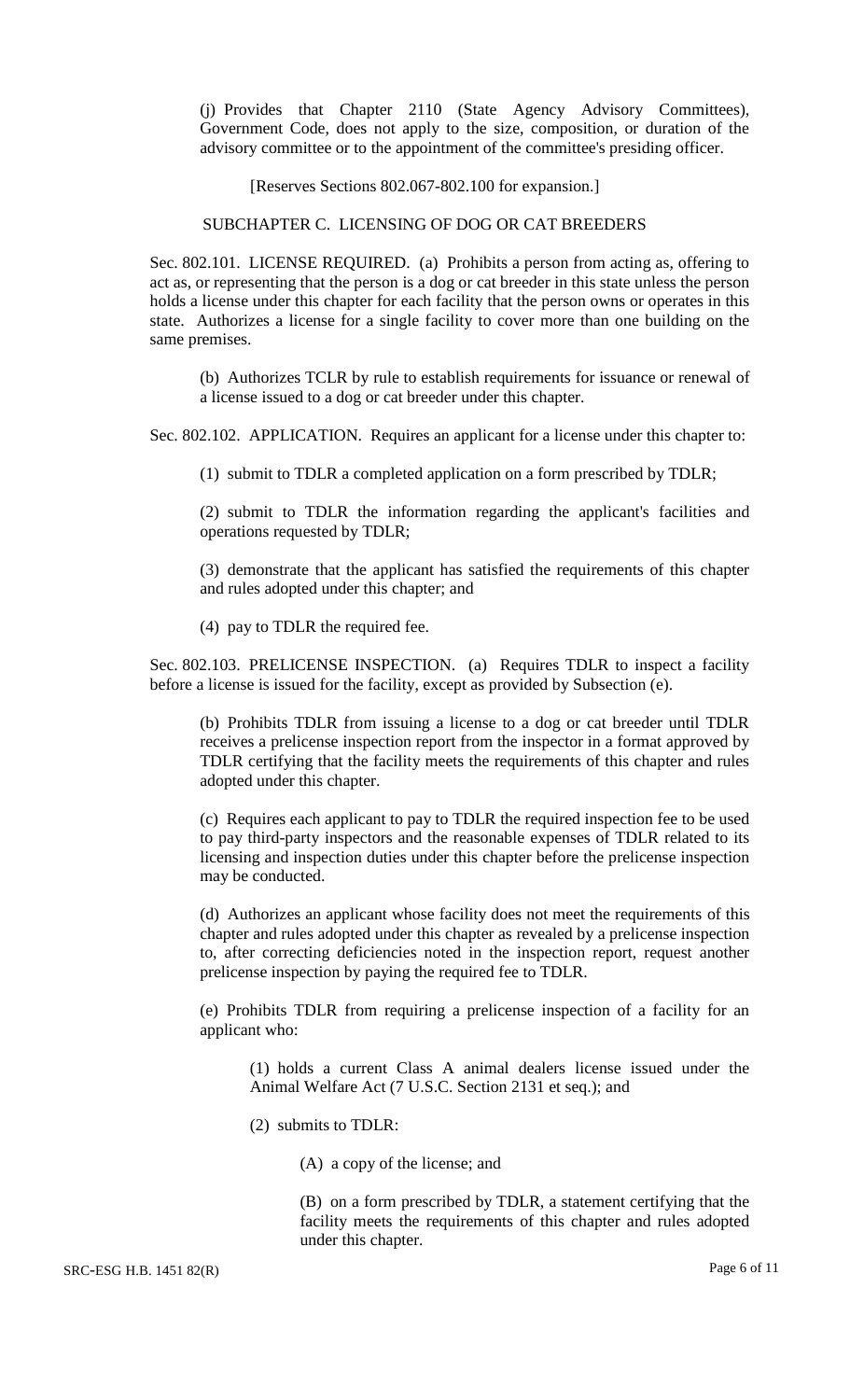Sec. 802.104. INITIAL LICENSE. Requires TDLR to issue a license to each dog or cat breeder who:

- (1) meets the requirements of this chapter and rules adopted under this chapter;
- (2) applies to TDLR on the form prescribed by TDLR; and
- (3) pays the required fee.

Sec. 802.105. TERM; NONTRANSFERABILITY. Provides that a license issued under this chapter is valid until the first anniversary of the date of issuance and is nontransferable. Requires TDLR to include the expiration date on each license issued under this chapter.

Sec. 802.106. LICENSE RENEWAL. (a) Authorizes a licensed breeder to renew the person's license by:

> (1) submitting a renewal application to TDLR on the form prescribed by TDLR;

> (2) complying with any other renewal requirements adopted by TDLR; and

(3) paying the required fee.

(b) Prohibits a person whose license has expired from engaging in activities that require a license until the license has been renewed.

(c) Prohibits TDLR from renewing the license of a person if the person is in violation of this chapter or any rule adopted under this chapter at the time of renewal.

Sec. 802.107. LICENSE DENIAL, REVOCATION, AND SUSPENSION. (a) Requires TDLR to deny issuance of a license to, or refuse to renew the license of, a person if the person or a controlling person of the dog or cat breeder has pled guilty to, been convicted of, or received deferred adjudication for animal cruelty or neglect in this state or any other jurisdiction in the five years preceding the person's initial or renewal application for a license.

(b) Requires TDLR to revoke a license if, after the license is issued, the person or a controlling person of the dog or cat breeder pleads guilty to, is convicted of, or receives deferred adjudication for animal cruelty or neglect in this state or any other jurisdiction.

(c) Authorizes TDLR to deny issuance of a license to, refuse to renew the license of, or revoke or suspend a license held by a person who:

(1) fails to meet the requirements of this chapter and rules adopted under this chapter;

(2) has had a similar license issued by a federal, state, or local authority denied, revoked, or suspended;

(3) has falsified any material information requested by TDLR;

(4) has failed to meet a standard adopted by rule under this chapter; or

(5) has failed to comply with any corrective action required under an inspection report in the time provided by the report.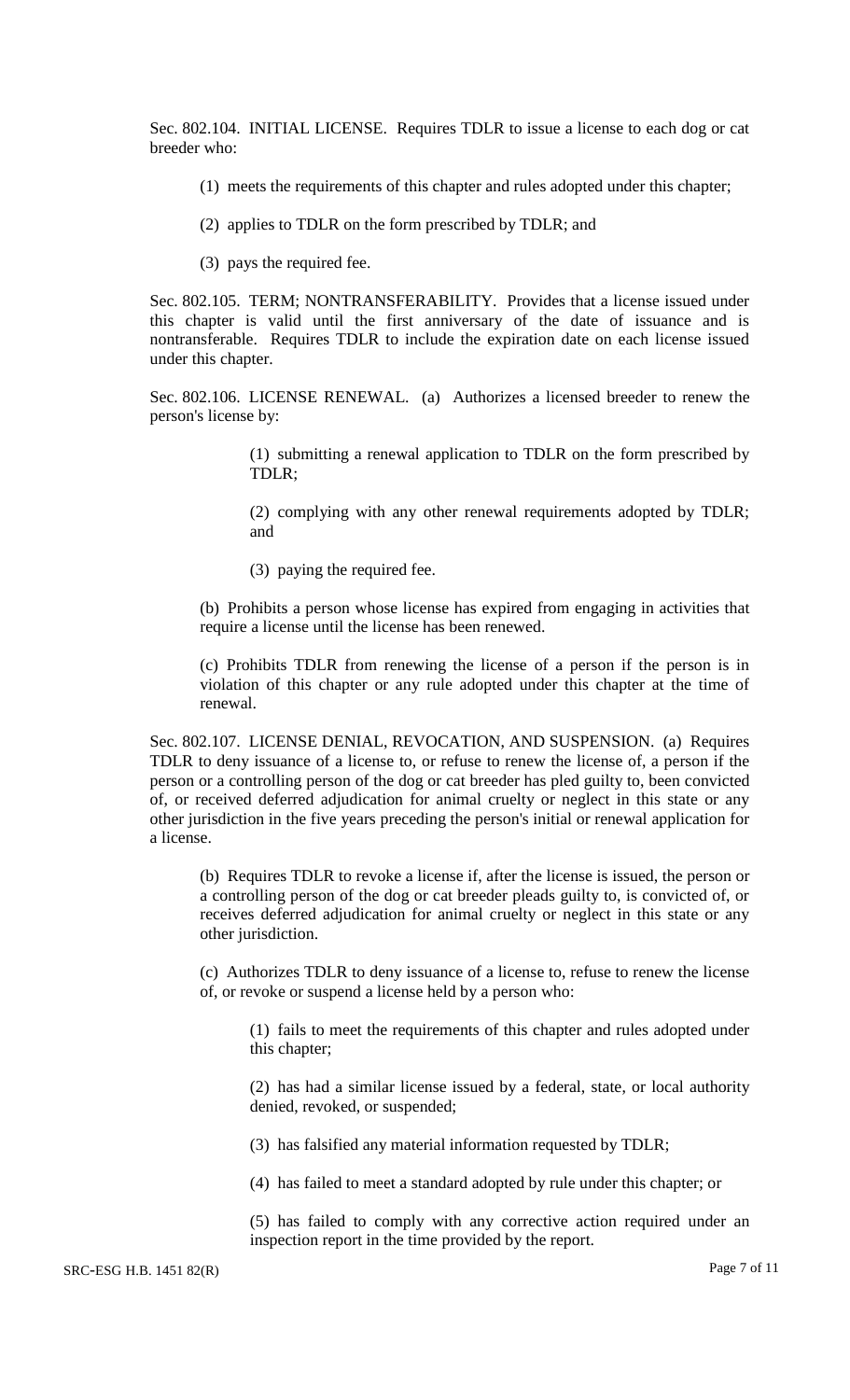[Reserves Sections 802.108-802.150 for expansion.]

### SUBCHAPTER D. PRACTICE BY LICENSED BREEDER

Sec. 802.151. DISPLAY OF LICENSE; APPLICABLE LAWS AND RULES; INCLUSION OF LICENSE NUMBER AND DEPARTMENT INFORMATION. Requires a licensed breeder to:

(1) prominently display a copy of the license at the breeder's facility;

(2) maintain at the breeder's facility a printed copy of this chapter and rules adopted under this chapter as made available by TDLR;

(3) include the license number in each advertisement of the licensed breeder; and

(4) include in each contract for the sale or transfer of an animal by the licensed breeder:

(A) the license number; and

(B) the following statement: "Dog and cat breeders are regulated by the Texas Department of Licensing and Regulation, P.O. Box 12157, Austin, Texas 78711, 1-800-803-9202, 512-463-6599, www.license.state.tx.us" or a similar statement adopted by TCLR rule that includes TDLR's name, mailing address, telephone numbers, and Internet website address.

Sec. 802.152. CHANGE IN LICENSE INFORMATION. Requires a licensed breeder to notify TDLR in a manner prescribed by TDLR not later than the 10th day after the date any change occurs in the address, name, management, or controlling person of the business or operation.

Sec. 802.153. ANNUAL INVENTORY. (a) Requires a licensed breeder to submit to TDLR, not later than February 1 of each year, on a form prescribed by TDLR, an accounting of all animals held at the facility at any time during the preceding calendar year.

(b) Requires the licensed breeder to keep copies of the items described by Subsection (a) at the licensed breeder's facility and to make them available on request to TDLR or a third-party inspector designated by TDLR.

(c) Requires a licensed breeder that has more than one facility to:

(1) keep separate records for each facility; and

(2) submit a separate accounting of animals for each facility.

Sec. 802.154. ANIMAL RECORDS. (a) Requires a licensed breeder to maintain a separate record for each animal in the breeder's facility documenting the animal's care.

(b) Requires that the record include:

(1) the date the animal entered the facility;

(2) if applicable, the name, address, and telephone number of the person from whom the animal was purchased or obtained;

(3) a description of the animal, including the animal's breed, sex, color, identifying marks, and weight;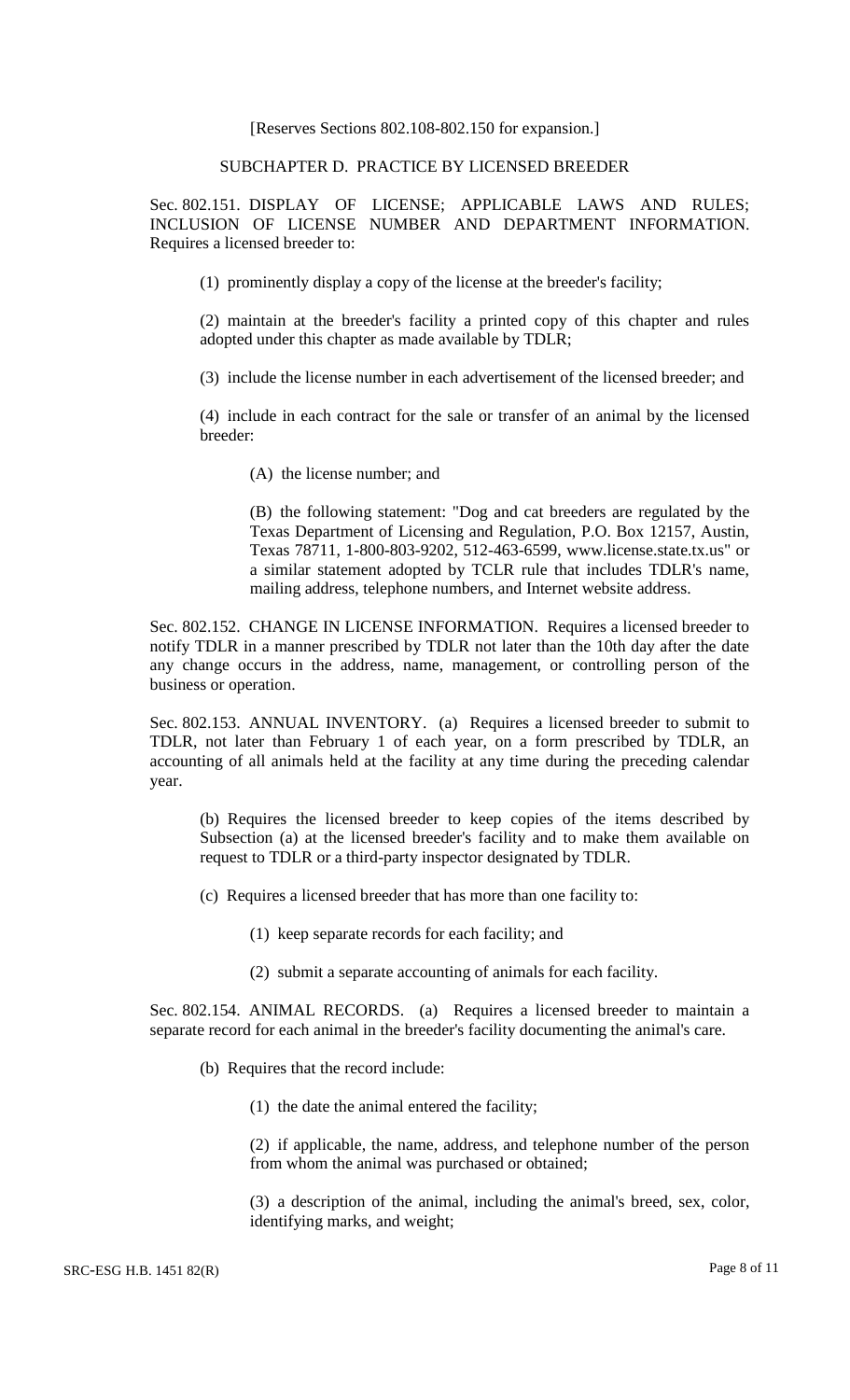(4) the date of birth of the animal or approximate age if the date of birth is unknown;

(5) any tattoo, microchip, or other identification number carried by or appearing on the animal;

- (6) if the animal is a breeding female:
	- (A) breeding dates;
	- (B) dates the animal gave birth to a litter;
	- (C) number of puppies or kittens for each litter of the animal; and
	- (D) the name and identification of the sire or tom for each litter;

(7) all veterinary care provided for the animal, including a record of all inoculations, medications, and other veterinary medical treatment received by the animal while in the possession of the licensed breeder; and

(8) for an animal that was at the facility but is no longer at the facility:

- (A) the date of disposition or death of the animal; and
- (B) as applicable:

(i) the name and address of the person to whom the animal was transferred; or

(ii) the animal's cause of death.

(c) Requires the licensed breeder to make the animal records available on request to TDLR or a third-party inspector designated by TDLR.

(d) Requires TCLR by rule to establish the retention period for records required under this section.

[Reserves Sections 802.155-802.200 for expansion.]

#### SUBCHAPTER E. STANDARDS OF CARE AND CONFINEMENT

Sec. 802.201. ADOPTION OF STANDARDS. (a) Requires TCLR to adopt rules establishing minimum standards for the humane handling, care, housing, and transportation of dogs and cats by a dog or cat breeder to ensure the overall health, safety, and well-being of each animal in the breeder's possession.

(b) Requires that the standards adopted under this section:

(1) at a minimum, meet federal regulations;

(2) require that, unless otherwise certified by a veterinarian in the manner prescribed by TDLR, a licensed breeder, if applicable, provide each dog 12 weeks of age and older with at least one hour of daily exercise in an area that:

(A) has a surface that has adequate drainage and that will not adversely affect the dog's health or well-being, and that may be composed of natural turf or soil;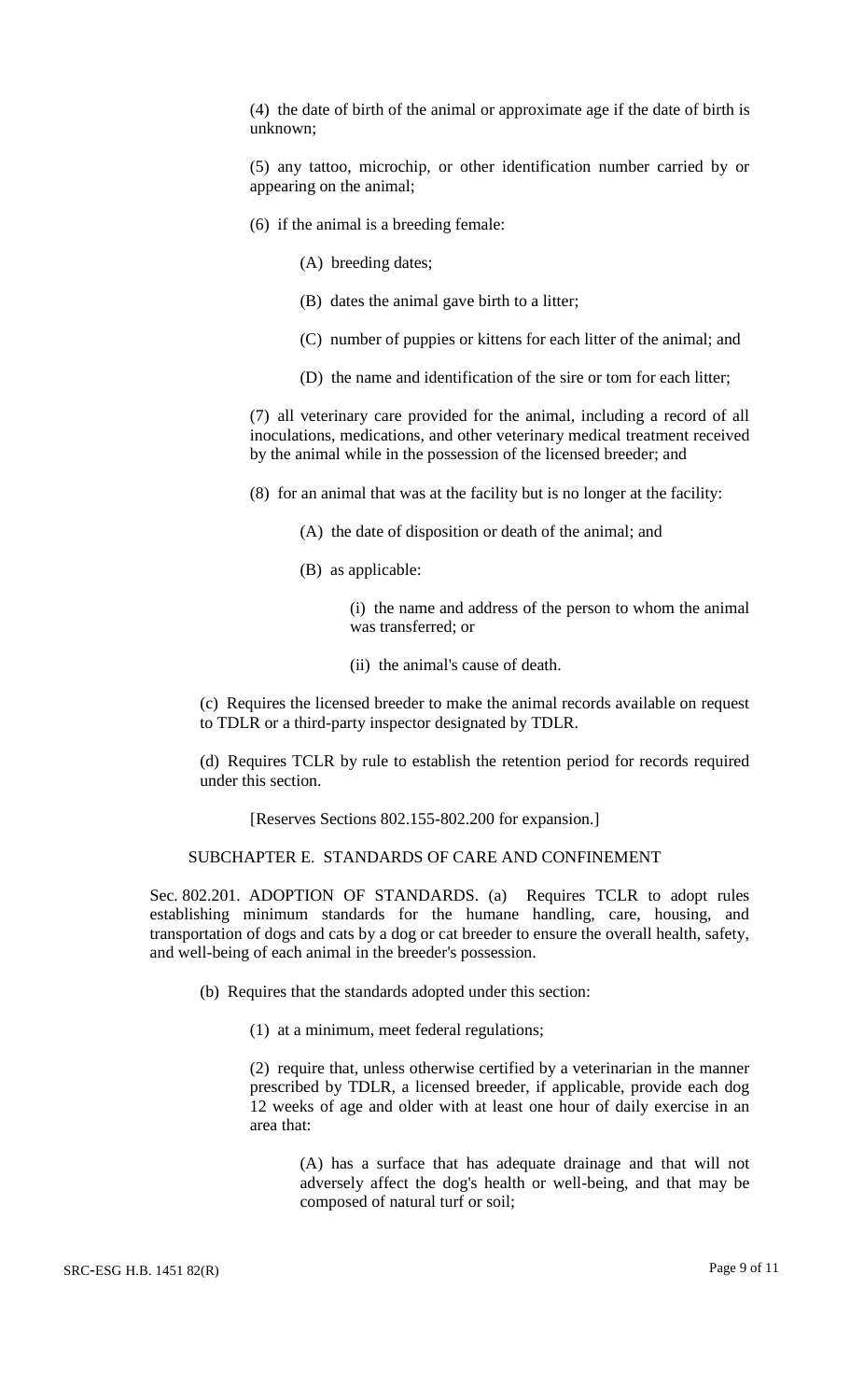(B) provides adequate protection against harsh weather, including exposure to the sun; and

(C) has at least three times more square feet than the dog's primary enclosure;

(3) require that an adequate period consistent with breed standards elapse between the breeding cycles of each adult intact female animal;

(4) require that a dog or cat breeder provide basic grooming to each animal, including bathing and nail trimming, as needed to prevent any condition that adversely affects the animal's health and cleanliness;

(5) require that all primary enclosures:

(A) be composed of materials that are safe for the animal based on the animal's breed, size, and age;

(B) have adequate space to allow the animal to comfortably stand, sit, turn around, and lie down in a natural position;

(C) have adequate drainage; and

(D) if any portion of the floor surface is composed of wire or a slatted material, be free from any protruding, sharp surfaces and be designed so the animal's paws are unable to extend through, or become caught in, the floor;

(6) prohibit the placement of a primary enclosure of an animal on top of the primary enclosure of another animal, unless an impervious barrier designed to prevent the transfer of any liquid or animal waste from one enclosure to the other is placed between the enclosures;

(7) prohibit the stacking of the primary enclosures of dogs above three vertical levels;

(8) require at least one regular veterinary examination a year for a breeding animal;

(9) require that a dog or cat breeder maintain at each of the breeder's facilities a written health care management protocol that addresses routine and preventive care;

(10) ensure that necessary routine and preventive care is provided to each animal and that each animal receives appropriate care and treatment for any disease or illness that affects the animal's health or well-being;

(11) prohibit a person from euthanizing an animal or performing a surgical birth of an animal unless the person is a veterinarian;

(12) require appropriate training for any person whose duties and responsibilities include the handling of or caring for an animal in a dog or cat breeder's facility; and

(13) prohibit a dog or cat breeder from selling, trading, or giving away an animal before the animal is eight weeks of age.

(c) Authorizes TCLR by rule to modify existing standards and establish additional standards or requirements as necessary to protect or improve the health and well-being of animals or to protect the health and safety of the public.